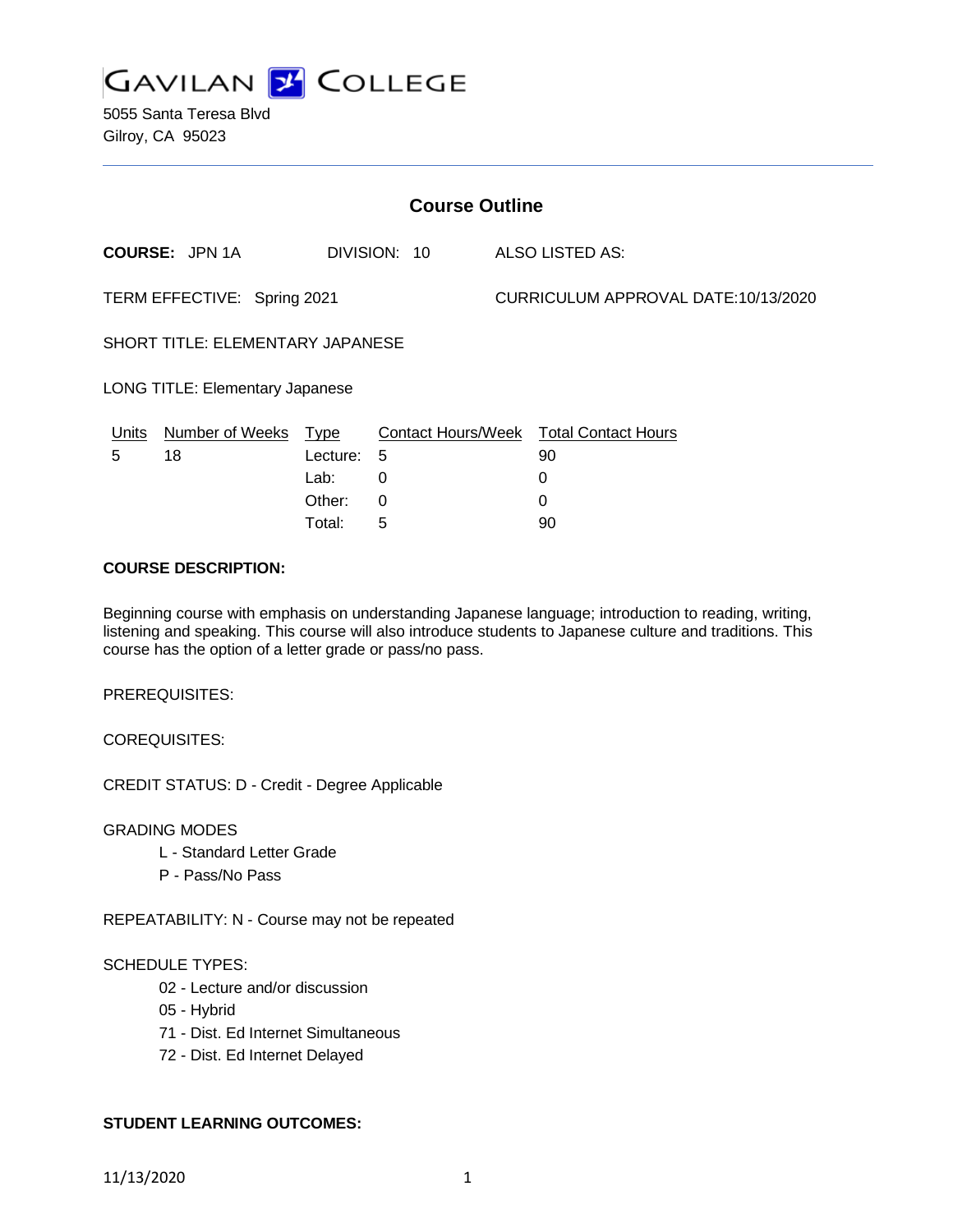1. Demonstrate basic Japanese language oral proficiency. Measure of assessment: Oral presentations, role play, homework Semester: Fall This SLO addresses cultural diversity: true

2. Demonstrate basic writing proficiency in the Japanese language. Measure of assessment: Compositions, quizzes, homework assignments and written exams Year assessed, or planned year of assessment: 2017 Semester: Fall This SLO addresses cultural diversity: true

3. Demonstrate basic grammar recognition within the Japanese sentence structure. Measure of assessment: Written and oral tests, homework assignments, in class activities Year assessed, or planned year of assessment: 2017 Semester: Fall This SLO addresses cultural diversity: true

4. Analyze and describe Japanese culture and customs. Measure of assessment: Written and oral tests, in class activities Year assessed, or planned year of assessment: 2017 Semester: Fall This SLO addresses cultural diversity: true CULTURAL DIVERSITY: This course promotes understanding of: Cultures and subcultures Cultural awareness Familiarity with cultural developments and their complexities SLO # 2, 4

# **CONTENT, STUDENT PERFORMANCE OBJECTIVES, OUT-OF-CLASS ASSIGNMENTS** Curriculum Approval Date: 10/13/2020 **DE MODIFICATION ONLY**

6 Hours:

Content: Pronunciation and writing of Japanese syllabary of romaji, useful expression. Learn Hiragana. Student Performance Objectives: Demonstrate the use of useful everyday phrases and expressions. 6 Hours:

Content: Identification of self and others including occupation, hobbies and nationalities.

Student Performance Objectives: Students will converse about themselves and others.

6 Hours:

Content: Introduction to numbers and counters in the Japanese language.

Student Performance Objectives: Students will demonstrate the ability to ask for telephone numbers and the hours of services in stores and hotels.

6 Hours:

Content: Introduction to days and times in the Japanese language.

Student Performance Objectives: Students will demonstrate the ability to talk about days of the week, dates and months.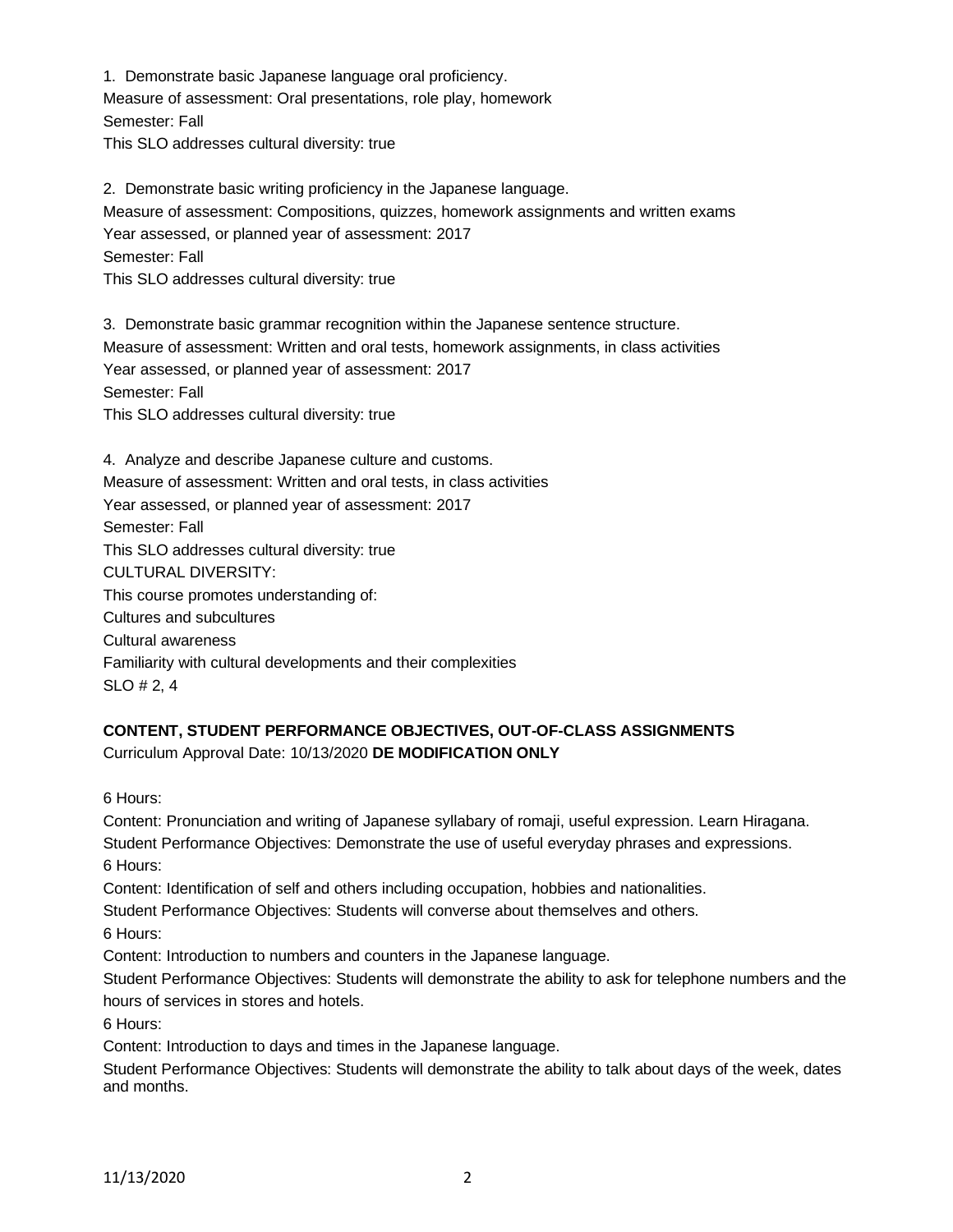6. Hours:

Content: Introduction to particles and three indicators.

Student Performance Objectives: Students will demonstrate the ability to ask the prices of items in a store and make purchases.

6 Hours:

Content: Introduction to noun modifiers counters.

Student Performance Objectives: Students will demonstrate the ability to ask what the size, color and country of origin of an item is.

6 Hours:

Content:

Introduction to basic verb forms.

Student Performance Objectives: Students will demonstrate the ability to speak about everyday activities. 6. Hours:

Introduction to particles on time and destination.

Student Performance Objectives: Students will demonstrate the ability to talk about means of transportation and travel destination, places and people.

6 Hours:

Content: Introduction to two verbs on "arimasu" and "imasu" and positional words.

Student Performance Objectives: Describe the existence of things and people.

6 Hours:

Content: Introduction to verbs on action in the Japanese language.

Student Performance Objectives: Students will describe what they do on weekends.

6 Hours:

Content: Introduction to more complex verbs and frequency words.

Student Performance Objectives: Students will describe habitual actions.

6 Hours:

Content: Introduction to i & na adjectives and present tense

Student Performance Objectives: Students will describe the characteristics of things and people.

6 Hours:

Content: Introduction to " i" & "na" adjectives, past tense.

Student Performance Objectives: Students will express thoughts about experiences in the past tense.

6 hours:

Content: Introduction to "te" form verbs.

Student Performance Objectives: Students will make sentences for permissions, prohibitions, and requests.

4 Hours: Content: Review of all lessons.

Student Performance Objectives: Students will have discussions and report to the class in oral form.

## **METHODS OF INSTRUCTION:**

All instruction is based on the concept of "Comprehensive Input". Strategies for instruction will utilize procedures from different methodologies including task-based, communicative, audio-lingual, direct method, translation and total physical response.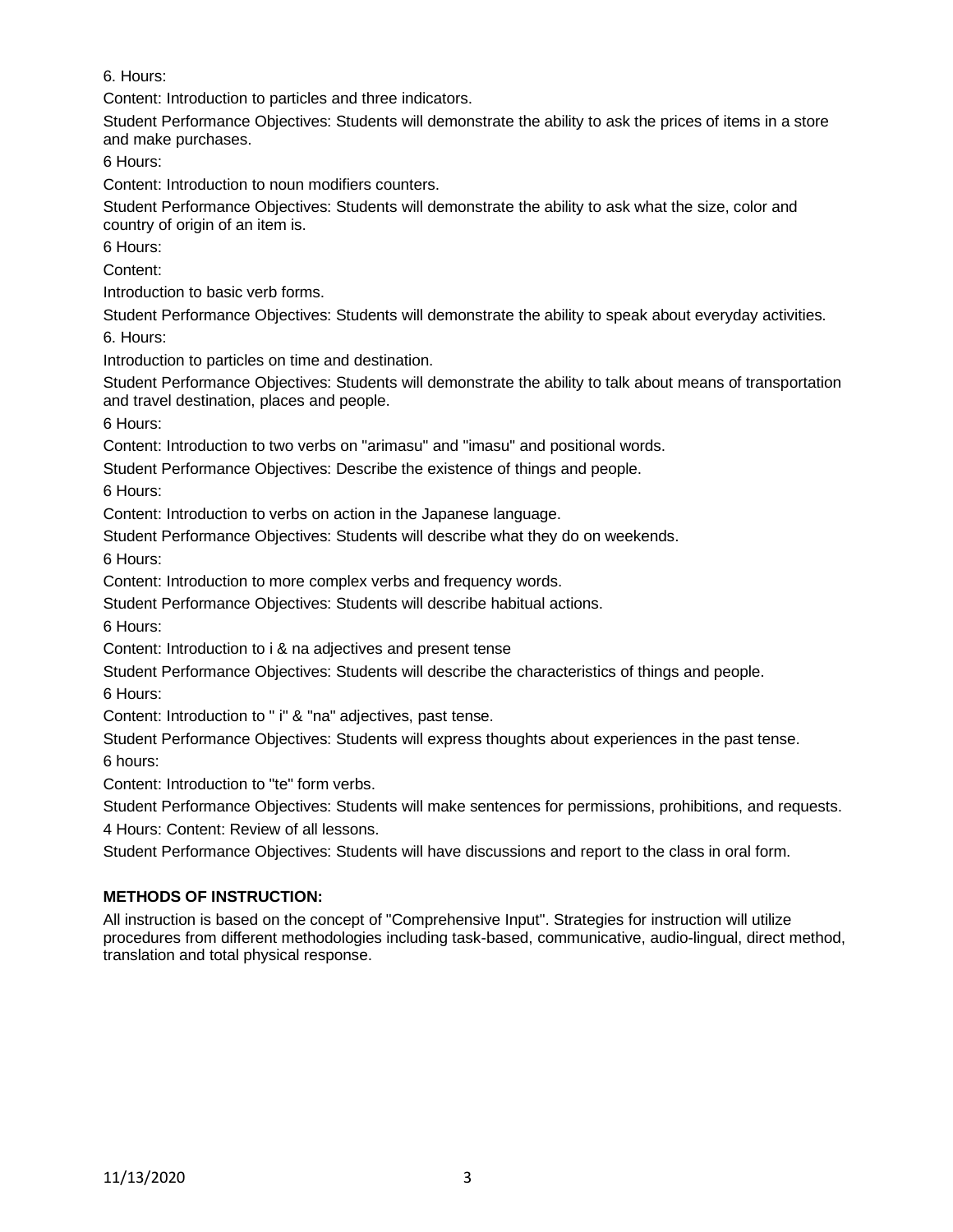### **OUT OF CLASS ASSIGNMENTS:**

Required Outside Hours: 45 Assignment Description: Read appropriate textbook chapter and complete practice sheets. Required Outside Hours: 45 Assignment Description: Homework: handouts including reading and writing related to various course topics Required Outside Hours: 45 Assignment Description: Study for quizzes, tests and exams. Required Outside Hours: 45 Assignment Description: Compositions/presentation practices

## **METHODS OF EVALUATION:**

Writing assignments Percent of total grade: 20.00 % 20% - 30% Written homework, compositions, quizzes, tests, exams Problem-solving assignments Percent of total grade: 10.00 % 10% - 30% Quizzes, homework Skill demonstrations Percent of total grade: 30.00 % 30% - 40% Class activities, compositions, presentations, homework Objective examinations Percent of total grade: 20.00 % 20% - 40% Tests and exams including multiple choice questions, matching items, translations Other methods of evaluation Percent of total grade: 20.00 %

#### **REPRESENTATIVE TEXTBOOKS:**

Required Representative Textbooks Banno, E. Genki Vol I, Second Edition, or other appropriate college level text.. Tokyo, Japan : The Japan Times,2011. This is the most current edition of this textbook. When the newer edition is published it will be adopted. ISBN: 978-4-7890-1440-3 Reading Level of Text, Grade: 13 Verified by: Publisher